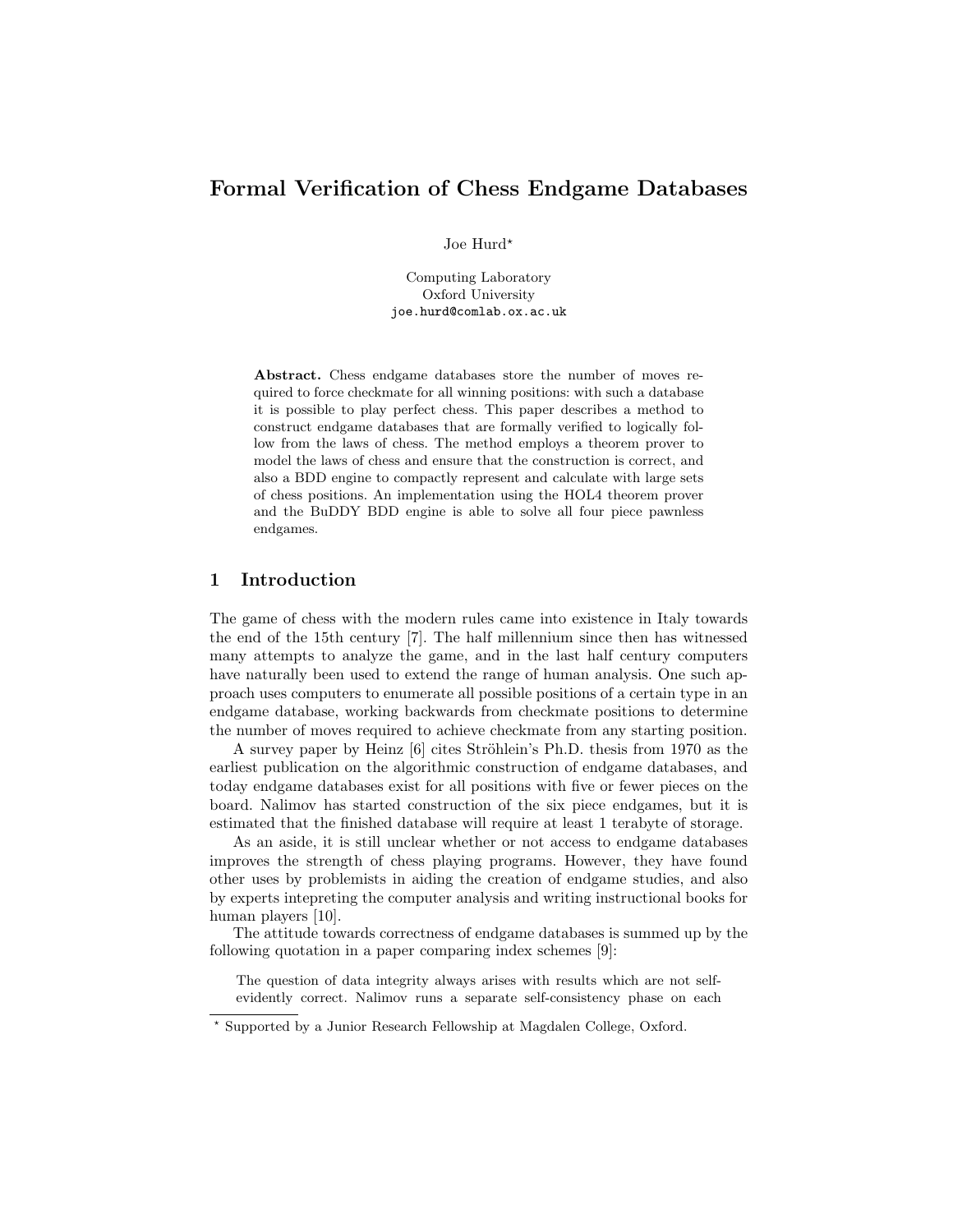[endgame database] after it is generated. Both his [endgame databases] and those of Wirth yield exactly the same number of mutual zugzwangs [. . . ] for all 2-to-5 man endgames and no errors have yet been discovered.

Applying computer theorem provers to chess endgame databases has two potential benefits:

- verifying the correctness of an endgame databases by proving that it faithfully corresponds to the rules of chess; and
- reducing the storage requirements by employing a more efficient representation than explicitly enumerating all possible positions.

For analyzing chess endgames this paper advocates the use of a higher order logic theorem prover integrated with a BDD engine. Higher order logic is very expressive, and it is possible to encode the rules of chess in a natural way, as an instance of a general class of two player games. On the other hand, BDDs can compactly represent sets of positions that have been encoded as boolean vectors, and the BDD engine can perform efficient calculation on these sets. The theorem prover ensures that the results of the BDD engine are faithfully lifted to the natural model of chess, and that all the reasoning is valid.

This methodology has been used to solve all four piece pawnless chess endgames, the product of which is a set of 'high assurance' endgame databases that provably correspond to a natural definition of chess. For example, given a chess position  $p$  in which it is Black to move, the theorem prover can fully automatically derive a theorem of the form

```
\vdash_{\text{HOL+BDD}} win2_by chess 15 p ∧ ¬(win2_by chess 14 p),
```
which means that after any Black move from  $p$ , White can force checkmate within 15 moves but not within 14 moves. The  $\vdash_{\text{HOL+BDD}}$  symbol indicates that this theorem has been derived only from the inference rules of higher order logic and some BDD calculations. The only constants in this theorem are win2 by, which has a natural definition in the theory of two player games (see Section 2.1), and chess, which is a natural model of chess in higher order logic (see Section 2.2).

The primary contribution of this paper is a demonstration of the novel approach of verifying the correctness of an endgame database by proving its correspondence to a natural definition of chess, as opposed to testing its correspondence to another endgame database.

A secondary contribution of this paper is an investigation into the efficiency of BDDs to represent and calculate with sets of chess positions. Preliminary results in this area have already been obtained by Edelkamp, who calculated the number of BDD nodes to be 5% of the number of winning positions [3].

The structure of the paper is as follows: Section 2 presents a natural model of chess in higher order logic, which makes use of a general theory of two player games; Section 3 describes how an endgame database can be constructed in the theorem prover by rigorous proof; Section 4 presents the results; and Sections 5 and 6 conclude and look at related work.

2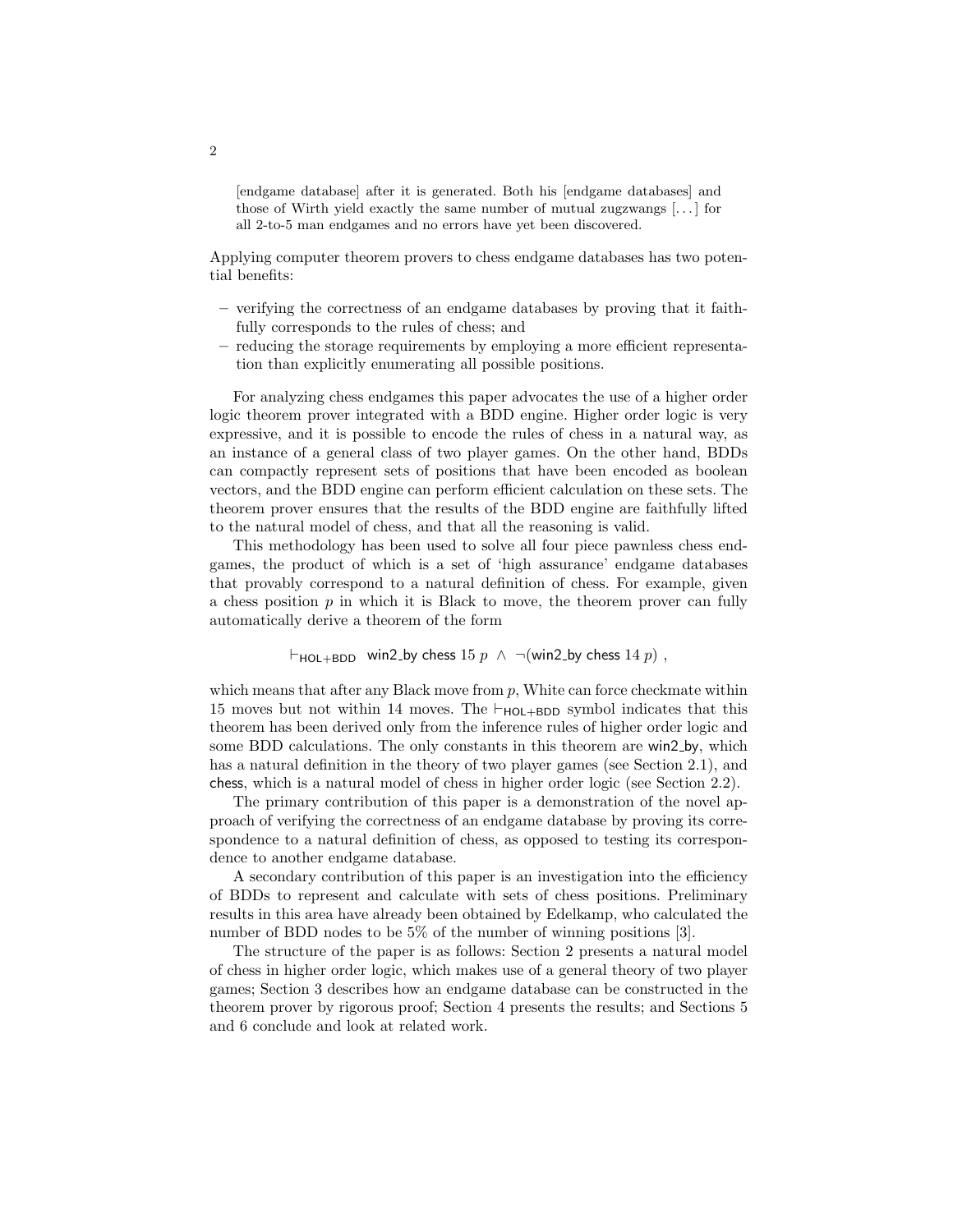# 2 Formalizing Chess in Higher Order Logic

The rules of chess are formalized in higher order logic in two phases. The first is a formalization of the theory of two player games, which is general enough to cover a large class of two player zero sum games with perfect information, including human games such as chess, checkers and go, and logic games such as Ehrenfeucht-Fraïssé pebble games.

The second phase defines the legal positions, move relations and winning positions of chess. Putting these into the two player game framework yields the crucial sets containing all positions in which White has a forced checkmate within n moves.

#### 2.1 Two Player Games

The two players of the game are conventionally called *Player I* and *Player II*. In the general theory of two player games layed out in this section the positions have higher order logic type  $\alpha$ , a type variable. This means that when the theory is applied to a specific game the type of positions can be instantiated to any concrete representation type.

A two player game G is modelled in higher order logic with a four tuple

$$
(L,M,M,W)\;,
$$

where  $L$  is a predicate on positions that holds if the position is legal.  $M$  is a relation between pairs of legal positions that holds if  $Player I$  can make a legal move from the first position to the second. Similarly,  $\overline{M}$  is the move relation for *Player II.* Finally  $W$  is a predicate on legal positions that holds if the position is won for Player I (e.g., checkmate in chess). A game G is said to be well-formed (written two player  $G$ ) if the move relations and winning predicate are always false when given an illegal input position.

Intuitively, Player I wins a position if and only if it can be forcibly driven into a position satisfying W (within a finite number of moves). Given a well-formed game G, the following definitions make this intuition precise by carving out the set of legal positions that are eventually won for Player I. One way that Player I can fail to win is by reaching a non-winning position in which no moves are possible (e.g., stalemate in chess). This motivates the following two definitions:

$$
\text{terminal 1 } G \equiv \{ p \mid L_G(p) \land \forall p'. \neg M_G(p, p') \} ;
$$
\n
$$
\text{terminal 2 } G \equiv \{ p \mid L_G(p) \land \forall p'. \neg \overline{M}_G(p, p') \} .
$$

A position with *Player II* to move is won for *Player I* within zero moves if the predicate  $W$  is true of it:

win2\_by 
$$
G
$$
  $0 \equiv \{p \mid W_G(p)\}$ .

A position with *Player I* to move is won for *Player I* within n moves if *Player I* can make a move to reach a position that is won for *Player I* within  $n$  moves:

$$
\text{win1\_by } G \ n \equiv \{ p \mid \exists p' \ldotp M_G(p, p') \ \land \ p' \in \text{win2\_by } G \ n \} \ .
$$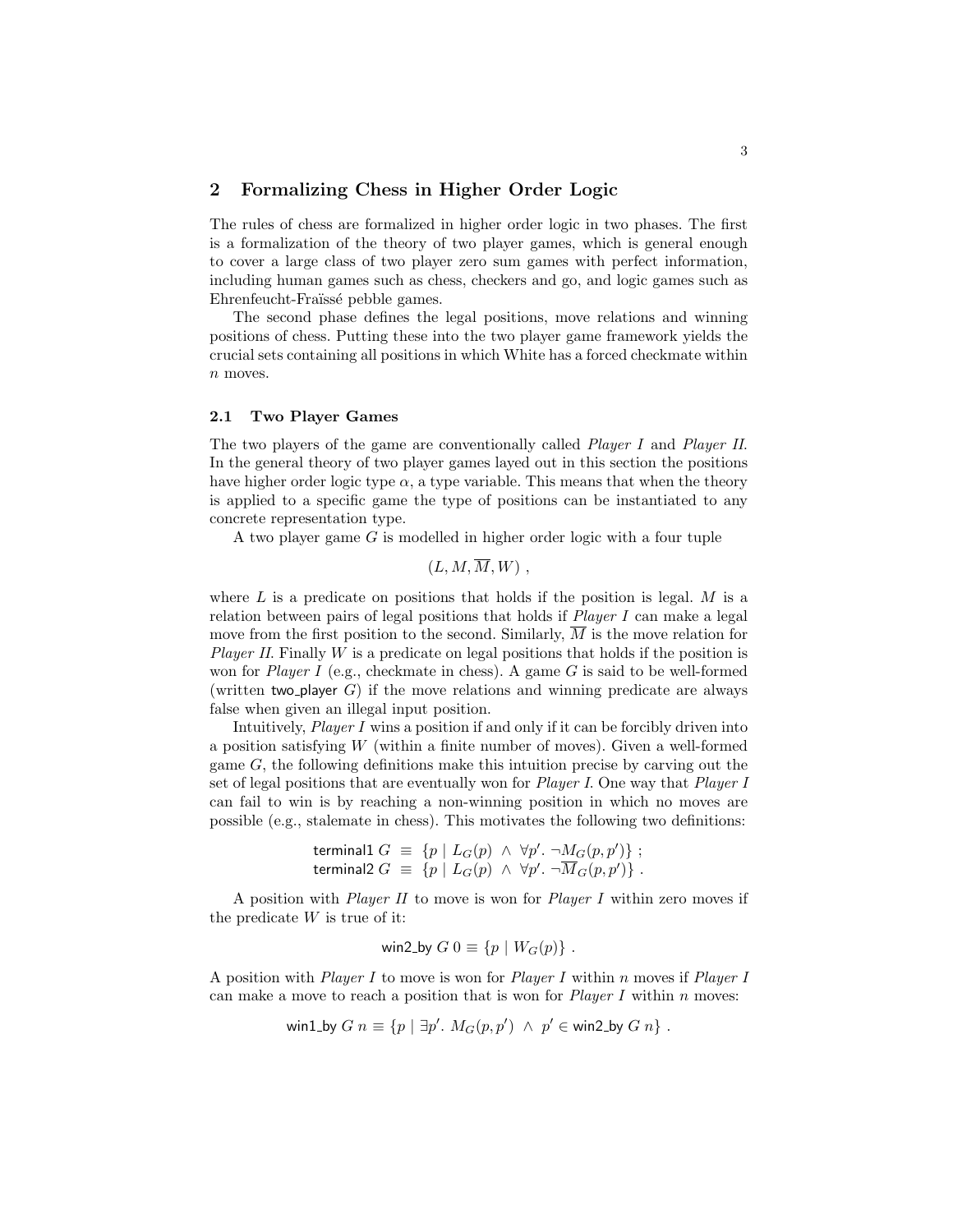Finally, a position with *Player II* to move is won for *Player I* within  $n+1$  moves if it is won within  $n$  moves, or (i) it is not a terminal position and (ii) every move that player Player I makes will reach a position that is won for Player I within n moves:

$$
\begin{aligned}\n\text{win2-by } G \ (n+1) & \equiv \\
\text{win2-by } G \ n \ \cup \\
\{p \mid L_G(p) \ \land \ \forall p'. \ \overline{M}_G(p, p') \ \Rightarrow \ p' \in \text{win1_by } G \ n\} - \text{terminal2 } G \ .\n\end{aligned}
$$

Also of interest is the set of all positions that are eventually winning for Player I, which is defined separately for the cases of Player I to move and Player II to move:

> win1  $G \equiv \{p \mid \exists n. p \in \text{win1} \cup \text{by } G \ n\}$ ; win2  $G \equiv \{p \mid \exists n. p \in \text{win2-by } G \; n \}$ .

The preceding definitions provide all the theory of two player games that is necessary to interpret theorems resulting from a query of a verified endgame database.

#### 2.2 Chess

The authoritative version of the laws of chess is the  $\text{FIDE}^1$  handbook [4]. Section E.I of the handbook is entitled Laws of Chess, and in a series of articles describes the object of the game, the movement of the pieces and how the players should conduct themselves. For example, Article 1 is entitled The nature and objectives of the game of chess

Article 1.1. The game of chess is played between two opponents who move their pieces alternately on a square board called a 'chessboard'. [. . . ]

which confirms that chess is an instance of the general class of two player games formalized in the previous section.

The first design choice that occurs in the formalization of chess is to decide which higher order logic type will be used to represent chess positions. The results in this paper cover only pawnless endgames in which castling is forbidden, so the only information that needs to be tracked by the position type is the side to move and the location of the pieces on the board. The key types used to represent chess positions are:

> side  $\equiv$  White | Black ;  $piece \equiv$  King | Queen | Rook | Bishop | Knight ; square  $\equiv \mathbb{N} \times \mathbb{N}$ ; position  $\equiv$  side  $\times$  (square  $\rightarrow$  (side  $\times$  piece) option).

Sides and pieces simply enumerate the possibilities. In the context of the two player game of chess, this paper will follow the convention of referring to Player I

<sup>&</sup>lt;sup>1</sup> FIDE (Fédération Internationale des Échecs) is the World Chess Federation.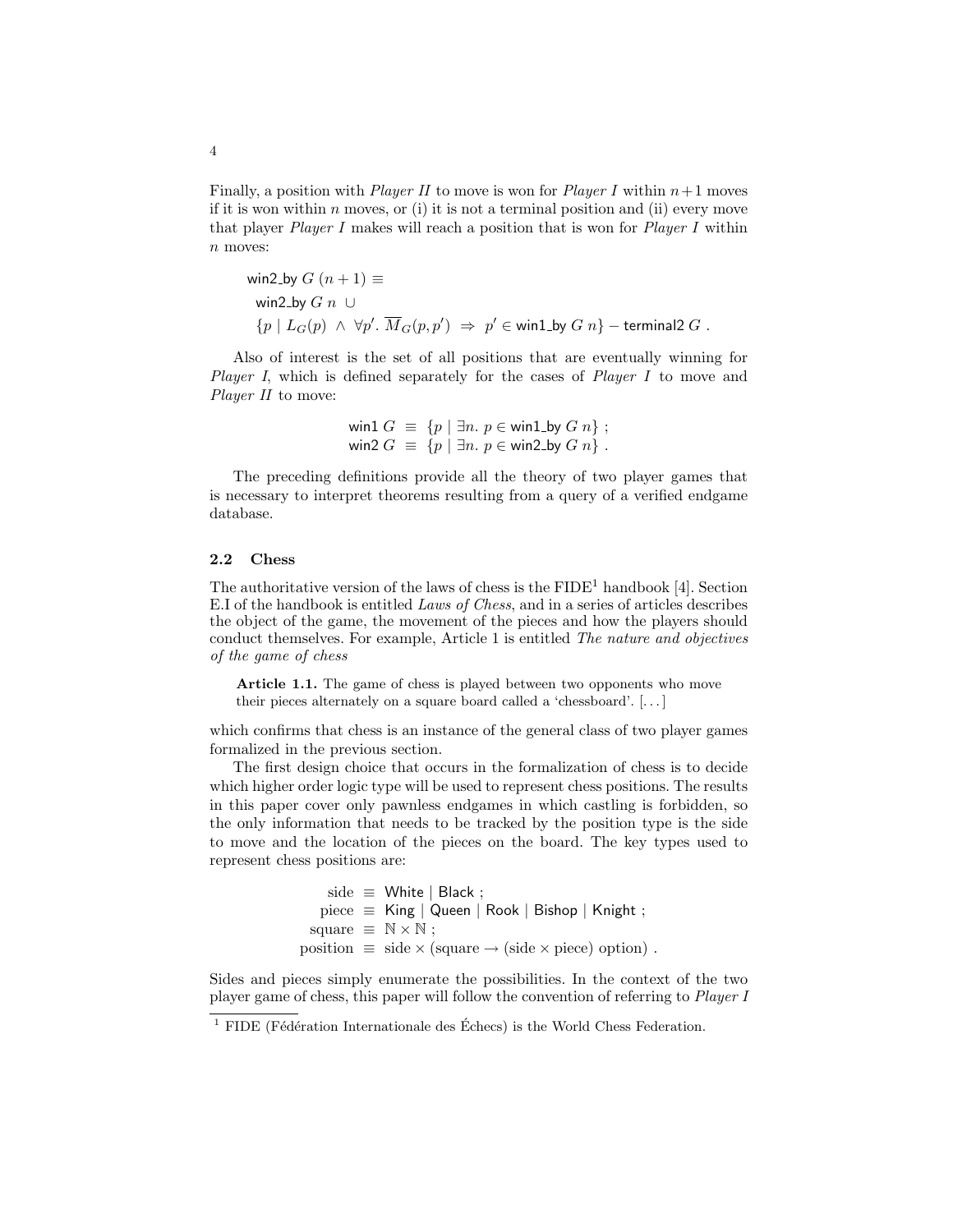as White and Player II as Black. Squares are pairs of natural numbers, and a position is a pair of the side to move and a partial function from squares to pieces. For convenience and readability, a few basic functions are defined for examining positions:

```
opponent s \equiv \text{case } s of White \rightarrow Black | Black \rightarrow White ;
     to_move (s, ) \equiv s ;on_square (, f) sq \equiv f sq;
         empty p \, sq \equiv (on square p \, sq = NONE) ;
    occupies p s s q \equiv \exists v. on square p s q = SOME (s, v).
```
Once the type representing the game state is fixed, what remains to apply the general theory of two player games is a higher order logic encoding of the legal positions, move relations and winning positions of chess. Such an encoding is a routine formalization, and the remainder of this section demonstrates how naturally the laws of chess can be represented in higher order logic.

Article 2 of the laws of chess in the FIDE handbook describes the geometry of the chessboard:

**Article 2.1.** The chessboard is composed of an  $8 \times 8$  grid of 64 equal squares alternately light (the 'white' squares) and dark (the 'black' squares). The chessboard is placed between the players in such a way that the near corner square to the right of the player is white.

Article 2.4. The eight vertical columns of squares are called 'files'. The eight horizontal rows of squares are called 'ranks'. A straight line of squares of the same colour, touching corner to corner, is called a 'diagonal'.

This is encoded into higher order logic with the following definitions:

files ≡ 8 ; ranks ≡ 8 ; file (f, r) ≡ f ; rank (f, r) ≡ r ; board ≡ {sq | file sq < files ∧ rank sq < ranks} ; same file sq sq<sup>0</sup> ≡ (file sq = file sq<sup>0</sup> ) ; same rank sq sq<sup>0</sup> ≡ (rank sq = rank sq<sup>0</sup> ) ; same diag1 sq sq<sup>0</sup> ≡ (file sq + rank sq = file sq<sup>0</sup> + rank sq<sup>0</sup> ) ; same diag2 sq sq<sup>0</sup> ≡ (file sq + rank sq<sup>0</sup> = file sq<sup>0</sup> + rank sq) ; diff m n ≡ if m ≤ n then n − m else m − n ; file diff sq sq<sup>0</sup> ≡ diff (file sq) (file sq<sup>0</sup> ) ; rank diff sq sq<sup>0</sup> ≡ diff (rank sq) (rank sq<sup>0</sup> ) .

Notice that the presentational aspect of white and black squares is not included in the higher order logic encoding, only the logically important aspect of the board being an  $8 \times 8$  grid of squares.

Article 3 is entitled The moves of the pieces:

Article 3.2. The bishop may move to any square along a diagonal on which it stands.

Article 3.3. The rook may move to any square along the file or the rank on which it stands.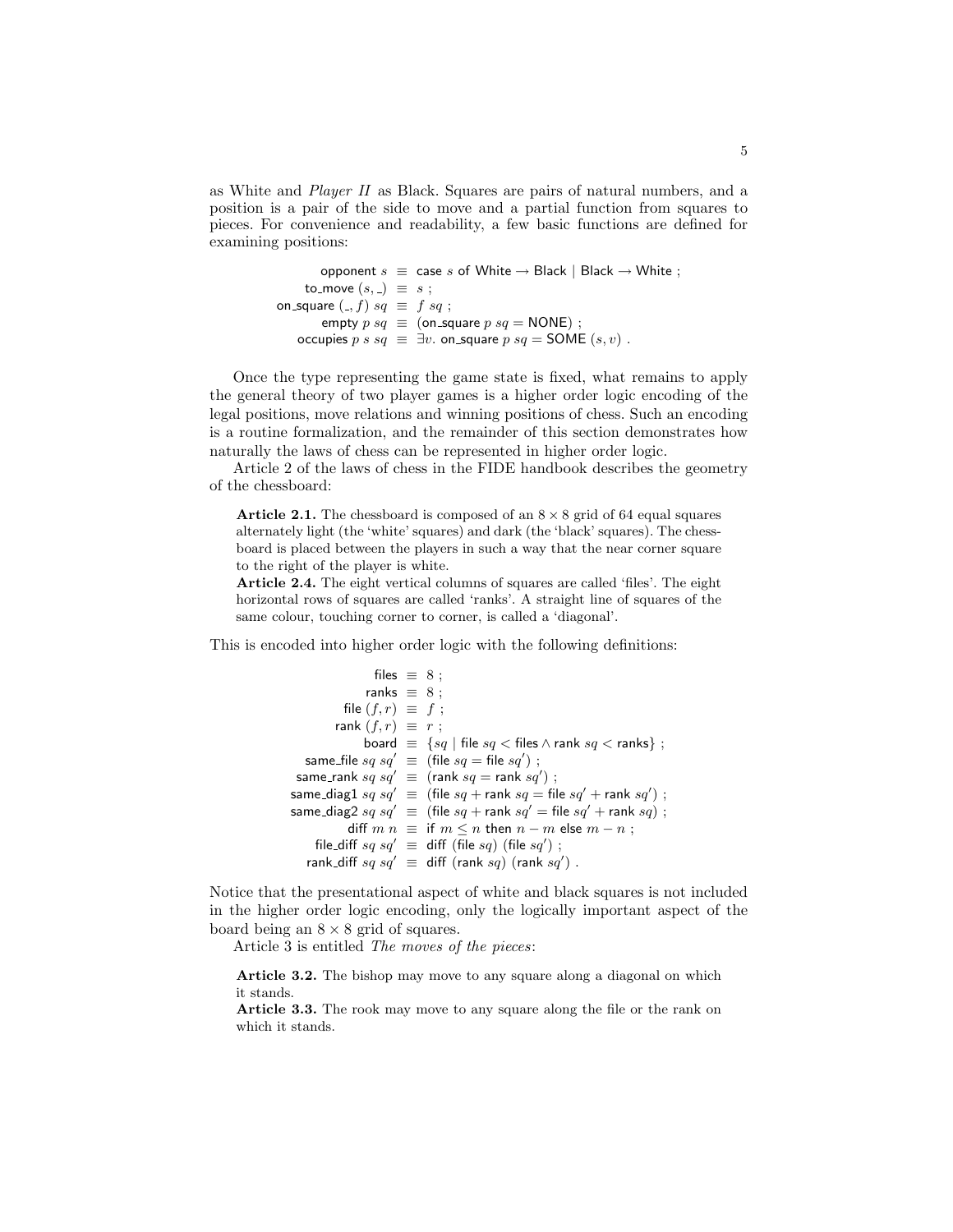Article 3.4. The queen may move to any square along the file, the rank or a diagonal on which it stands.

Article 3.5. When making these moves the bishop, rook or queen may not move over any intervening pieces.

Article 3.6. The knight may move to one of the squares nearest to that on which it stands but not on the same rank, file or diagonal.

Article 3.8. There are two different ways of moving the king, by:

- 1. moving to any adjoining square not attacked by one or more of the opponent's pieces. The opponent's pieces are considered to attack a square, even if such pieces cannot themselves move.
- 2. or 'castling'. [. . . ]

The moves are encoded into higher order logic in three steps. In the first step the basic moves of the pieces are defined:

```
bishop_attacks sq_1 sq_2 \equiv (same_diag1 sq_1 sq_2 \vee same_diag2 sq_1 sq_2) \wedge sq_1 \neq sq_2 ;
  rook attacks sq_1 \, sq_2 \equiv (same file sq_1 \, sq_2 \vee same rank sq_1 \, sq_2 \wedge sq_1 \neq sq_2;
queen attacks sq_1 sq_2 \equiv rook attacks sq_1 sq_2 \vee bishop attacks sq_1 sq_2;
knight_attacks sq_1 \, sq_2 \equiv ((file_diff sq_1 \, sq_2 = 1) \wedge (rank_diff sq_1 \, sq_2 = 2)) \vee((file_diff sq_1 sq_2 = 2) \wedge (rank_diff sq_1 sq_2 = 1));
   king attacks sq_1 \, sq_2 \equiv file diff sq_1 \, sq_2 \leq 1 \wedge rank diff sq_1 \, sq_2 \leq 1 \wedge sq_1 \neq sq_2.
```
To improve clarity, the definition of the basic moves is closer to an explanation typically found in a beginner's chess book rather than the letter of the articles. For example, the queen is explicitly defined to move like a rook or a bishop, and the definition of the knight move follows the traditional L-shape explanation rather than the article's more geometric explanation of "[nearest square] not on the same rank, file or diaganal".<sup>2</sup>

The second step formalizes the no-jumping requirement of Article 3.5 by defining the concept of a clear line from a square: all the squares that can be reached horizontally, vertically or diagonally without jumping over any intervening pieces:

between  $n_1$  n  $n_2 \equiv (n_1 < n \land n < n_2) \lor (n_2 < n \land n < n_1)$ ; square\_between  $sq_1$   $sq$   $sq_2$   $\equiv$ 

if same\_file  $sq_1$   $sq_2$  then same\_file  $sq$   $sq_1 \wedge$  between (rank  $sq_1$ ) (rank  $sq$ ) (rank  $sq_2$ ) else if same\_rank  $sq_1$   $sq_2$  then same\_rank  $sq$   $sq_1 \wedge$  between (file  $sq_1$ ) (file  $sq)$  (file  $sq_2$ ) else if same\_diag1 sq<sub>1</sub> sq<sub>2</sub> then same\_diag1 sq sq<sub>1</sub>  $\wedge$  between (file sq<sub>1</sub>) (file sq<sub>2</sub>) else if same\_diag2  $sq_1$   $sq_2$  then same\_diag2  $sq$   $sq_1 \wedge$  between (file  $sq_1$ ) (file  $sq_2$ ) (file  $sq_2$ ) else ⊥ ;

clear line  $p \, sq_1 \equiv \{sq2 \mid \forall sq. \text{ square} \text{ between } sq_1 \text{ sq } sq_2 \Rightarrow \text{empty } p \text{ sq } \}$ 

The definition of square between formalizes the notion of a square lying strictly between two others in a straight line: the verbosity is a normal consequence of using algebraic formulas to capture an essentially geometric concept.

knight\_attacks  $sq_1 sq_2 \equiv (\{\text{file\_diff } sq_1 sq_2, \text{rank\_diff } sq_1 sq_2\} = \{1,2\})$ ,

but this has the drawback of requiring a moment's thought to see that it is correct.

6

 $^2$  A more succinct definition that illustrates the L-shape even better is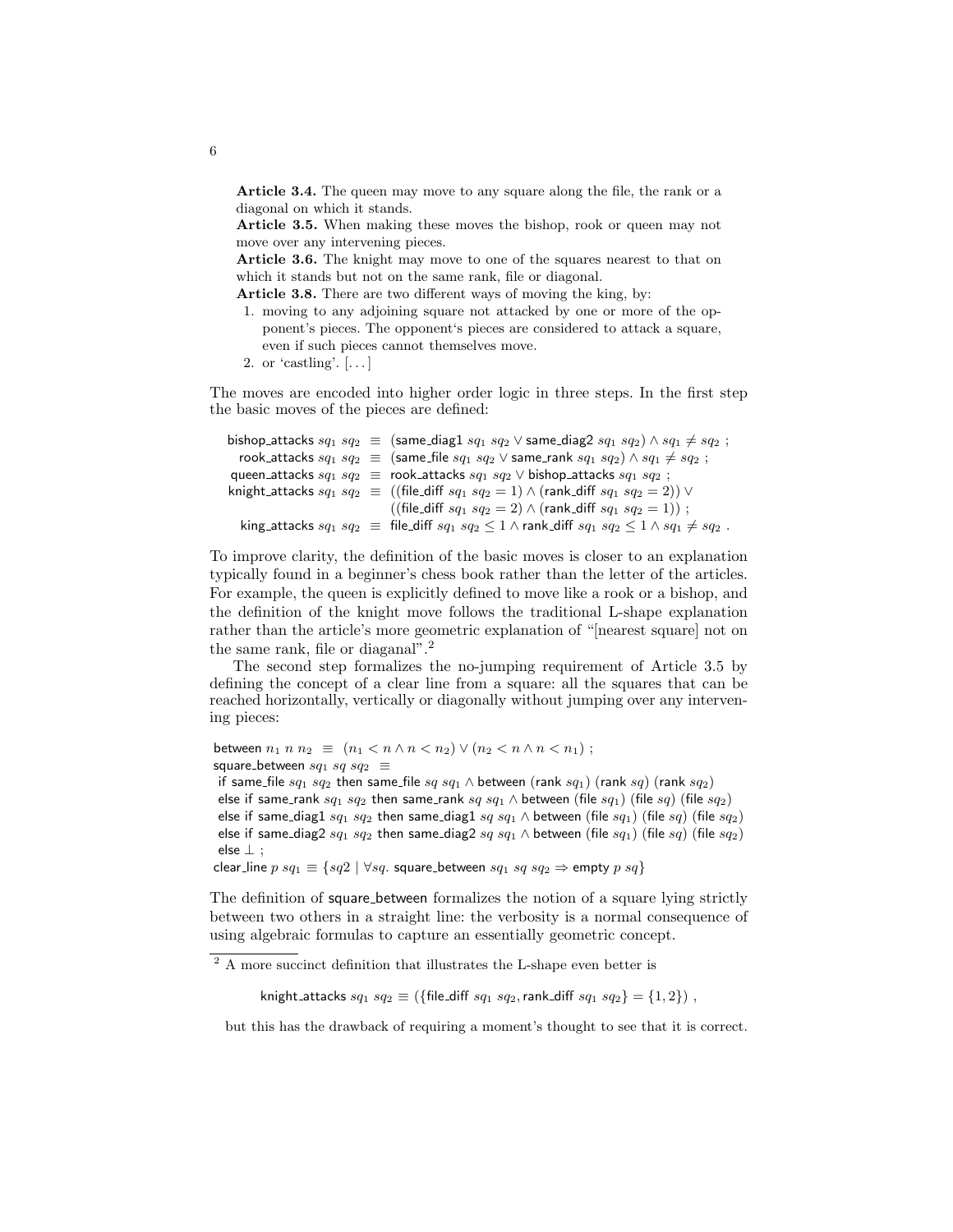In the third and final step, the basic moves of the pieces and clear lines are brought together to define the set of squares attacked from a square.

```
attacks p sq \equivboard \cap clear_line p \ sq \cap(case on square p sq of
      NONE \rightarrow \emptyset| SOME (-, King) \rightarrow \{sq' | king attacks sq sq'}
       | SOME (-, Queen) \rightarrow \{sq^{'}| queen attacks sq^{'}sq^{'}\}| SOME (, Rook) \rightarrow \{sq' \mid rook_attacks sq \ sq' \}| SOME (, Bishop) \rightarrow \{sq' | bishop_attacks sq \text{ } sq' \}| SOME (, Knight) \rightarrow \{sq' | knight_attacks sq \ sq' \}).
```
Having defined the moves of the pieces, it is straightforward to formalize the set of legal positions. According to the laws of chess, a position is legal if the side that has just moved is not in check:

Article 3.9. The king is said to be 'in check' if it is attacked by one or more of the opponent's pieces, even if such pieces are constrained from moving to that square because they would then leave or place their own king in check. No piece can be moved that will expose its own king to check or leave its own king in check.

In addition to this, the type of chess positions makes it necessary to require that all of the pieces are on the board. Without this extra requirement, the formalization would capture the game of chess being played on an infinite board!

```
in_check s p \equiv\exists sq_1, sq_2.(on_square p sq_1 = SOME (s, King)) \wedgeoccupies p (opponent s) sq_2 \wedge sq_1 \in attacks p sq_2;
all on board p \equiv \forall s q. ¬empty p s q \Rightarrow s q \in board;
chess_legal p \equiv all_on_board p \wedge \negin_check (opponent (to_move p)) p.
```
Using everything that has been defined so far, it is easy to formalize the move relations chess move1 (for the White pieces) and chess move2 (for the Black pieces). In a nutshell, a move is either a simple move of a piece to an empty square, or a capturing move of a piece to a square occupied by an opponent's piece. For the full details of how this is formalized, please refer to Appendix A.

Finally, all that remains is to define the set of positions that are winning for the player of the White pieces. This is covered back in Article 1, The nature and objectives of the game of chess:

Article 1.2. The objective of each player is to place the opponent's king 'under attack' in such a way that the opponent has no legal move. The player who achieves this goal is said to have 'checkmated' the opponent's king and to have won the game.  $[\dots]$ 

This wordy article can be concisely formalized in higher order logic:

game\_over  $p\;\equiv\;$  chess\_legal  $p\wedge \forall p'.\; \neg \mathsf{chess\_move}\; p\; p'$  ; checkmated  $p \equiv$  game\_over  $p \wedge$  in\_check (to\_move  $p$ )  $p$ ; chess\_win  $p \equiv$  (to\_move  $p =$  Black)  $\land$  checkmated  $p$ .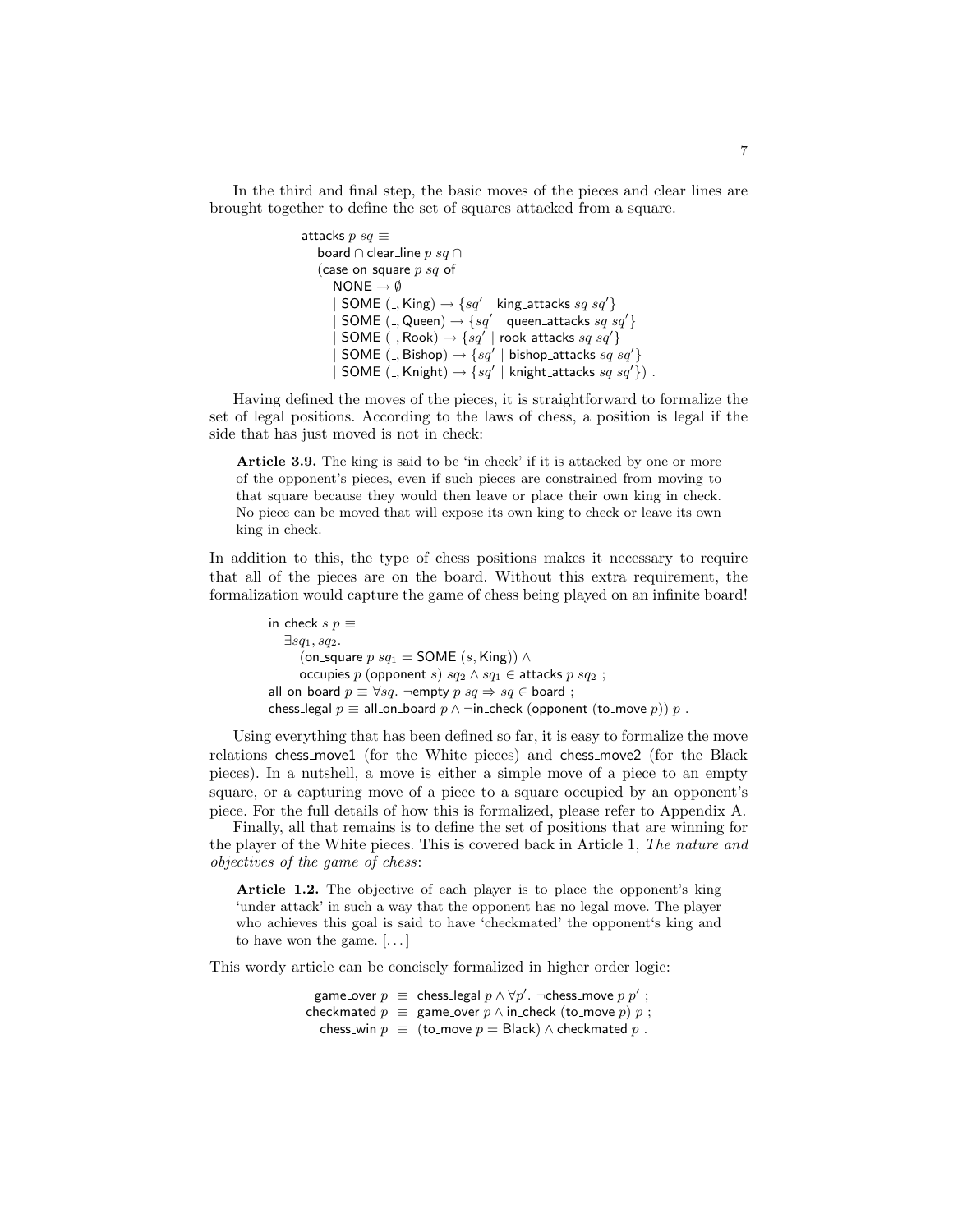Finally, the legal positions, move relations and winning positions are put together to define the two player game of chess:

 $ches \equiv (chess\_legal, chess_move1, chess_move2, chess_win)$ .

The remainder of this paper presents a method for automatically constructing endgame databases that are formally verified with respect to this theory of the laws of chess. However, it is also possible to prove theorems interactively in the theorem prover, such as the result that a player with only a King can never win. Given a ternary relation has pieces s  $l$  p (defined in Appendix A) that holds whenever the side  $s$  has precisely the list of pieces  $l$  on the board in the position p, it is straightforward to prove the desired theorem

 $\vdash_{\mathsf{HOL}} \forall p$ . all on board p ∧ has pieces White [King]  $p \Rightarrow \neg \mathsf{chess\_win}\ p$ 

by manually directing the theorem prover to apply standard proof tactics.

# 3 Constructing Formally Verified Endgame Databases

Recall from Section 2.1 that win2 by chess n is a set of legal chess positions with Black (i.e., *Player II*) to move. The set contains all positions such that however Black moves White can force a checkmate within  $n$  moves. By convention the set win2 by chess 0 contains all positions where White has already won (i.e., Black is checkmated). Similarly, win1 by chess  $n$  is a set of legal positions with White to move. This set contains all positions where there is a White move after which the resulting position lies in the win2 by chess n set: in the chess jargon a position in the win1 by chess n set is called a mate in  $n + 1$ .

Constructing a formally verified endgame database consists of evaluating the win1 by chess n and win2 by chess n sets in the theorem prover. The first problem that occurs is that these sets are extremely large: even with just four pieces on the board, the total number of winning positions can be ten of millions. Thus it is not feasible to aim to prove a theorem of the form

 $\vdash_{\text{HO}}$  win1 by chess  $n = \{p_1, \ldots, p_N\}$ ,

where the  $p_i$  are an explicit enumeration of the positions in the winning set. Instead, the winning sets are represented symbolically using Binary Decision Diagrams [2], which provide a compact way to represent sets of boolean vectors. A theorem of the form

$$
\vdash_{\mathsf{HOL} + \mathsf{BDD}} \phi[B_1, \dots, B_k] \in \mathsf{win1\_by} \text{ chess } n \mapsto \Delta \tag{1}
$$

is proved, where  $[B_1, \ldots, B_k]$  is a vector of boolean variables that encode a position,  $\phi$  is a decoding function from an encoding to a position, and  $\Delta$  is a BDD representing a set of boolean vectors. The theorem asserts that for any assignment of booleans  $b_i$  to the variables  $B_i$ , the position  $\phi[b_1, \ldots, b_k]$  is a forced win for White within *n* moves if and only if the vector  $[b_1, \ldots, b_k]$  is in the set represented by the BDD  $\Delta$ .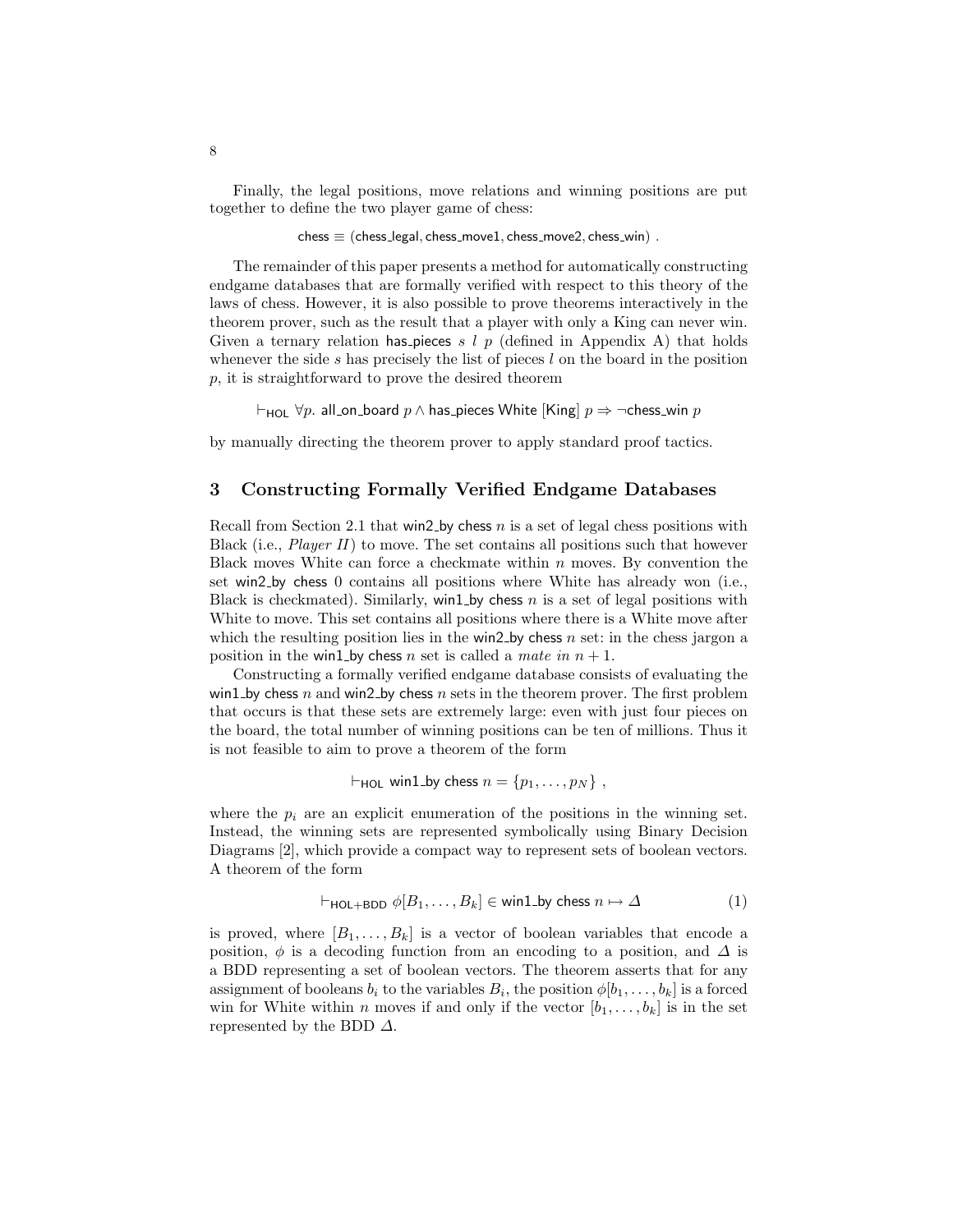The following two sections will discuss the encoding of positions as boolean variables, and the proof tools required to construct theorems of the above form in the theorem prover.

#### 3.1 Encoding Positions as Boolean Variables

The formalization of the laws of chess presented in Section 2.2 is designed to be as natural as possible, so that a human reader (familiar with higher order logic) can be easily convinced that it is a faithful translation of the laws of chess. However, it fails to satisfy two basic requirements for encoding positions as boolean vectors:

- 1. The position type should be easy to encode as a vector of booleans. Although there are tools in the theorem prover to support boolean encoding of (bounded) numbers and lists, the function from squares to pieces in the position type would require a custom encoder to be written and proved correct.
- 2. Given a list of White and Black pieces, it should be straightforward to define the set of all positions that have precisely these pieces on the board, since that is how endgame databases are structured. Unfortunately, the square based nature of the position type makes it inconvenient to reason about the pieces on the board.

For both these reasons, the boolean encoding of positions makes use of an intermediate 'posn' type defined as follows:

> placement  $\equiv$  (side  $\times$  piece)  $\times$  square ;  $posn \equiv side \times placement$  list.

Versions of the legal position predicates, move relations and winning position predicate are defined on type posn, and their definitions are designed for ease of boolean encoding. In addition, a function

 $abstraction : posn \rightarrow position$ 

is defined that lifts elements of type posn to chess positions. With respect to the abstract function, the two versions of the legal position predicates, move relations and winning position predicates are identical: a useful check for both versions.

The new posn type also satisfies the requirement that positions should be easily categorized according to the pieces on the board. Define a category to be a side to move and a list of pieces on the board:

category  $\equiv$  side  $\times$  (side  $\times$  piece) list.

For example

```
(Black, [(White,King), (White, Rook), (Black,King)])
```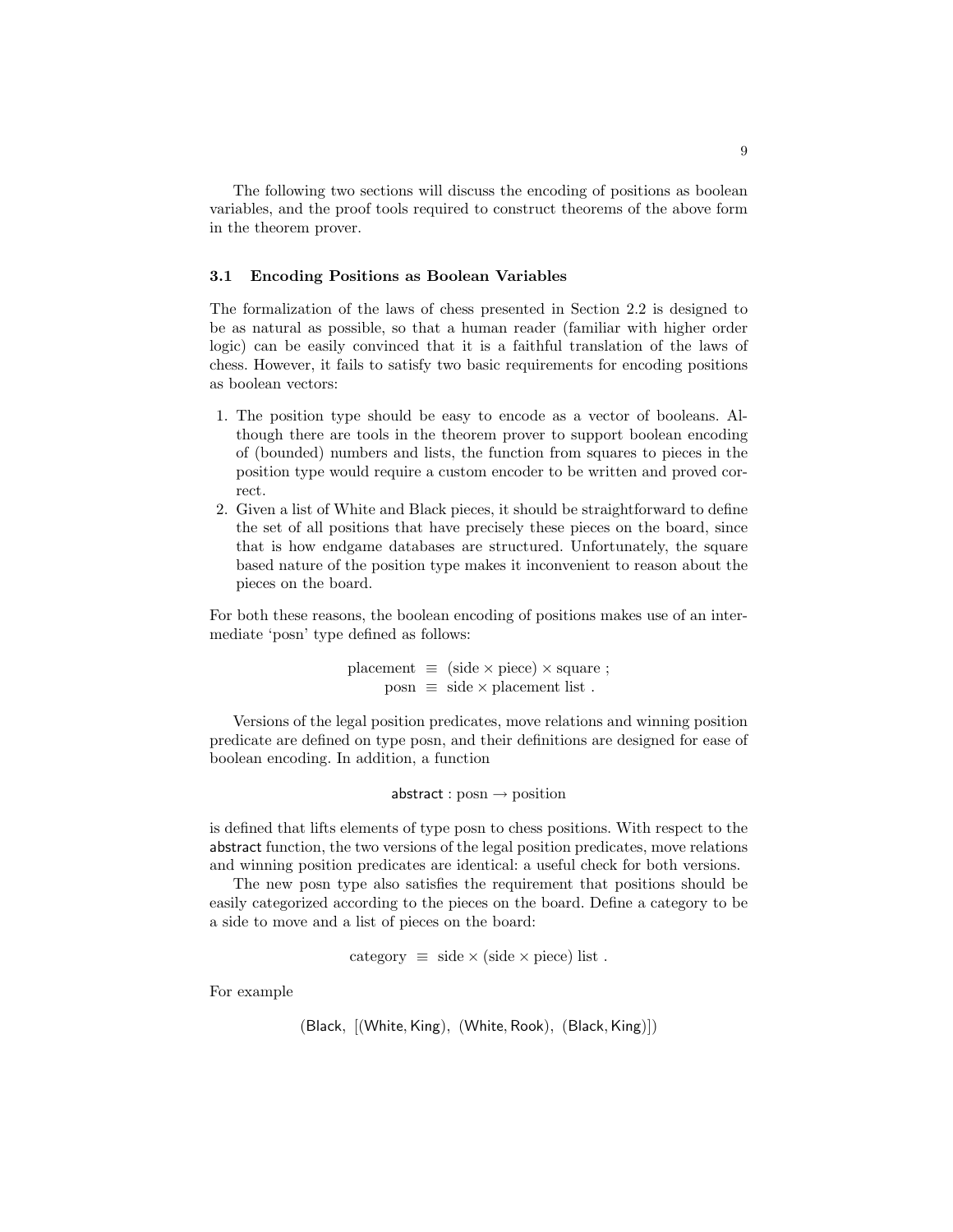is the category of positions where it is Black to move, White has a King and Rook on the board, and Black has only a King. The set of all elements of the posn type in a category  $(s, l)$  can be defined as

category 
$$
(s, l) \equiv \{(s', l') | s' = s \land \text{map } \text{fst } l' = l\}
$$
,

where map is the standard list map function and fst is the function that picks the first component from a product.

For each category c, all the positions  $p$  in category c are encoded to booleans in the same way. The side to move and pieces in  $p$  are fixed, so the only 'state' left to encode as booleans are the squares that the pieces are on, which is a fixed length list of pairs of bounded natural numbers. Encoding this type is a relatively straightforward matter of plumbing together the standard boolean encoders for fixed length lists, products and bounded natural numbers that are already defined in the theorem prover [11]. Given a category  $c$ , this process yields a function encode posn  $c$  for encoding posns in category  $c$  as a vector of booleans, and an inverse function decode posn  $c$  for decoding a vector of booleans as a posn in category c.

For positions in a category c, the decoder function  $\phi$  in Equation (1) can now be expanded to

```
abstract \circ decode_posn c.
```
#### 3.2 Proving Endgame Database Theorems

The verified endgame database is constructed category by category by symbolically evaluating the winning sets (i.e., calculating the BDDs  $\Delta$  in Equation (1) for increasing values of n). When a fixed point is found, a stability theorem is proved which is lifted to the position type using to move and has pieces predicates. For example, the lifted stability theorem

 $\vdash$ HOL $+$ BDD  $\forall p$ . all\_on\_board  $p \wedge$  (to\_move  $p =$  Black)  $\wedge$ has pieces p White [King, Rook] ∧ has pieces p Black [King]  $\Rightarrow$  $(p \in \text{win2 chess} \iff p \in \text{win2-by chess} 16)$ 

states that for positions with Black to move, White having a King and Rook and Black having only a King, if a position is won at all for White then checkmate can be forces within 16 moves. In addition, a concrete position is lifted from the final BDDs to show that this bound is the best possible:

 $\vdash$ HOL $+$ BDD (Black,  $\lambda$ sq. if  $sq = (0, 0)$  then SOME (White, King) else if  $sq = (5, 6)$  then SOME (White, Rook) else if  $sq = (3, 6)$  then SOME (Black, King) else NONE)  $∈$  win2 by chess 16 ∧ (Black,  $\lambda$ sa. if  $sq = (0,0)$  then SOME (White, King) else if  $sq = (5,6)$  then SOME (White, Rook) else if  $sq = (3,6)$  then SOME (Black, King) else NONE)  $\notin$  win2 by chess 15.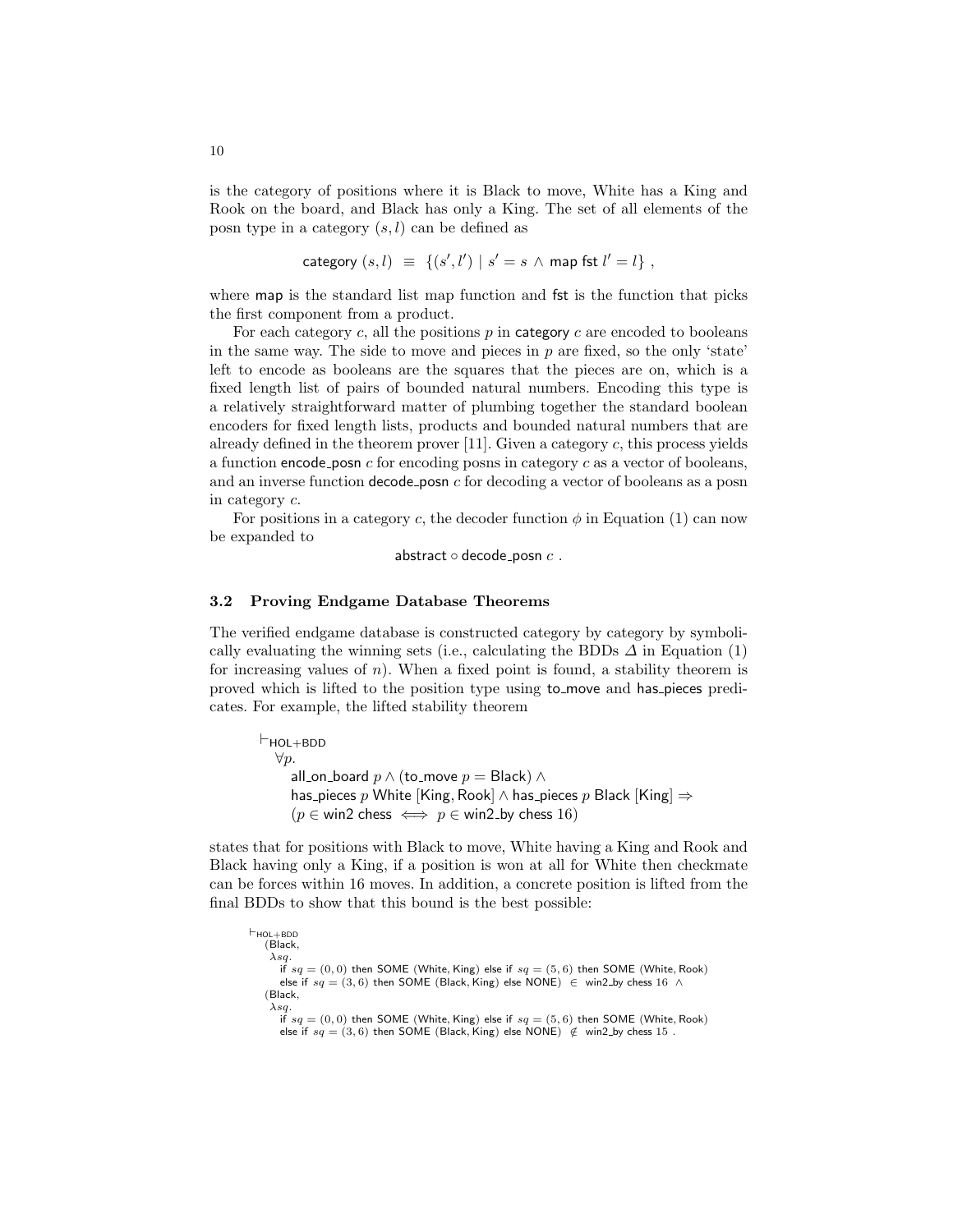Calculating the sequence of BDDs representing winning sets for a category is implemented using the category-specific boolean encoding of the move relations and winning position predicate. The winning position predicate is converted to a BDD, and this becomes the first BDD in the sequence. The move relation is also converted to a BDD, and applied to the current winning set to find the set of positions that for which the current winning set is reachable in one White move (this new winning set consists of all the mate in one positions). The BDD resulting from this calculation is added to the sequence of BDDs, and becomes the current winning set. The BDD for the move relation is now applied again, but with a universal instead of an existential quantifier, to calculate the set of positions such that all Black moves result in a position in the current winning set. The BDD representing this winning set is added to the sequence of BDDs, and becomes the current winning set. This sequence of BDDs representing winning sets is continued until it converges to a fixed point (i.e., the winning set with Black to move is the same as the previous winning set with Black to move).

Since pieces may get captured during play, and this changes the category of the position, it is important to construct the endgame databases for the small categories first, so that captures always reduce to a previously solved position. The base case is two bare Kings on the board, and then different pieces are added to first solve all the three piece endgames, and then the four piece endgames.

There are potential pitfalls to symbolically calculating the winning sets that do not appear in the usual method of explicitly enumerating all positions, but the theorem prover ensures that the reasoning is sound and that no positions are left out. For example, consider the category

(White, [(White,King), (White, Queen), (White, Rook), (Black,King)])

where from any starting position White needs at most six moves to force checkmate. Indeed, during construction of the sequence of BDDs they are seen to converge after six moves. However, because this category of endgame can reduce by a capture to the category where White has a King and Rook against Black's bare King, and because in this smaller category White sometimes needs 16 moves to force checkmate, it is logically necessary to extend the sequence of BDDs to 16 moves in the original category. At that point all the side conditions are satisfied and the stability theorem can be proved:

> $\vdash$ HOL $+$ BDD  $[\cdots] \Rightarrow$  $p \in$  win1 chess  $\iff p \in$  win1 by chess 16.

The final step is to prove that the official set of winning positions found after 16 moves is equal to the set of winning positions found after six moves, and thus conclude that the same stability theorem must also hold for six moves:

```
\vdashHOL+BDD
  [\cdots] \Rightarrowp \in \text{win1 chess} \iff p \in \text{win1_by chess} 6.
```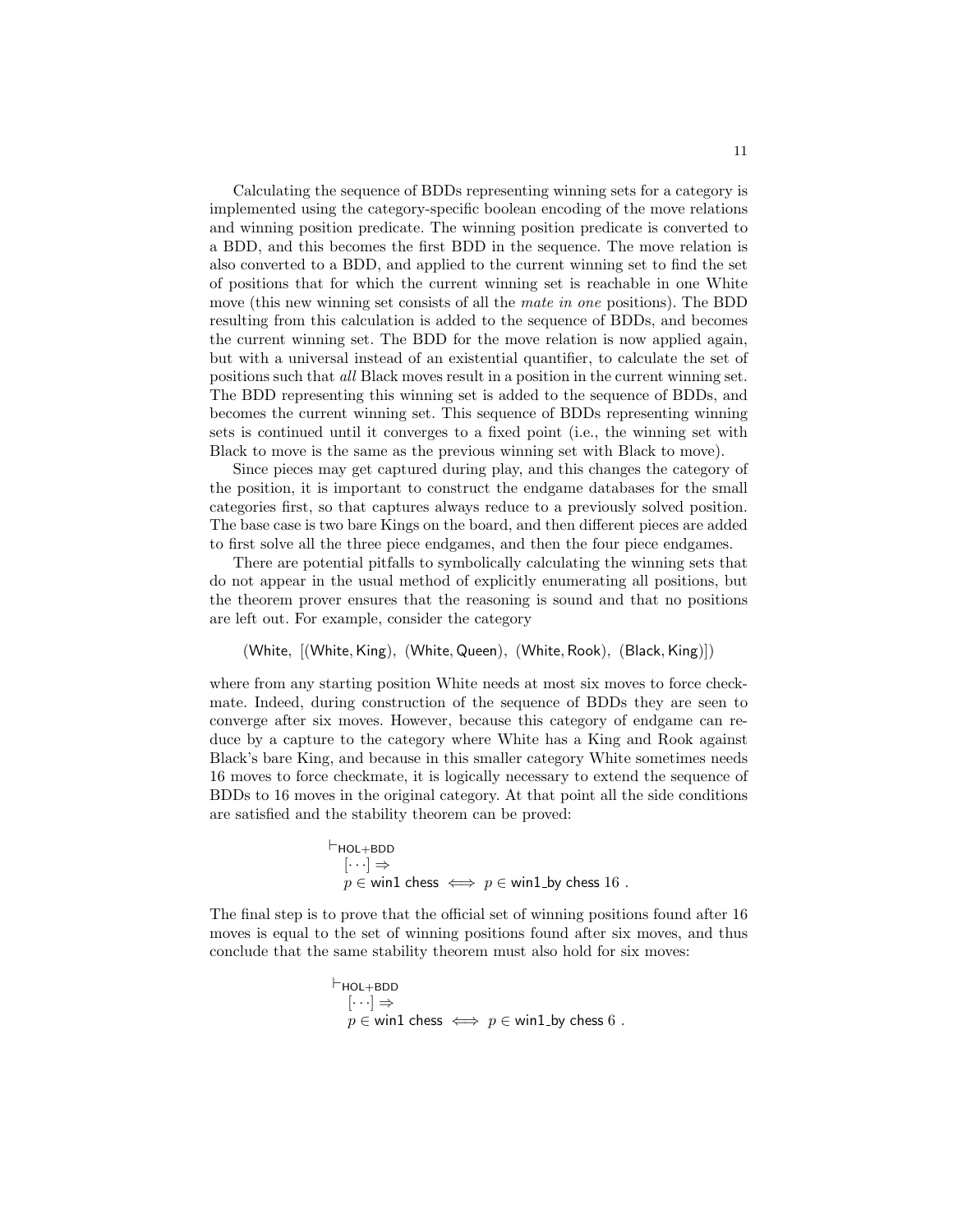### 4 Results

The construction of verified endgame databases described in the previous section is implemented in the HOL4 theorem prover,<sup>3</sup> using the HolBddLib  $[5]$  interface to the BuDDy BDD engine.<sup>4</sup>

One thing that can make a big difference to the performance of a BDD calculation is the ordering of the boolean variables. Recall from Section 3.1 that the 'state' to be encoded as boolean variables is a list of squares on the board. This is exactly how the state breaks down into boolean variables B:

```
State ←− Square · · · Square
Square ←− File Rank
  File ← B B B
 Rank ← B B B
```
To test the effect of variable ordering on performance the construction of the King and Rook versus King and Rook endgame database is used as a benchmark.<sup>5</sup> If the variables are ordered exactly as above then the endgame database takes 1,514 seconds to construct, and the BDD engine creates 165,847,971 nodes. If instead the variables for the state are formed by interleaving the variables for each square, then the endgame database takes 543 seconds to construct, and the BDD engine produces 16,413,512 nodes. If additionally the variables for each square are formed by interleaving the file and rank variables, the endgame database takes 835 seconds to construct and the BDD engine produces 84,019,830 nodes. Clearly the middle option is best, and this has since been confirmed on other benchmark tests.

Another BDD optimization that proved effective was to combine the quantification and logical connective that occurs when the move relation is applied to the current winning set. On a benchmark test of constructing all four piece endgames containing only Kings, Rooks and Knights, the time required fell 19% from 3,251 seconds and 222,122,342 nodes produced to 2,640 seconds and 144,441,858 nodes produced.

The final results for all four piece pawnless endgames are shown in Table 1. The first column shows the pieces on the board: first the White pieces using the standard abbreviations of K for King, Q for Queen, R for Rook, B for Bishop and N for Knight; next an underscore; and finally the Black pieces. The other columns are separated into positions with White to move and positions with Black to move. Within each, the columns are as follows: the max column shows the maximum number of moves required for White to force checkmate from a winning position, or a dash if there are no positions winning for White; the  $\%$ win column shows the percentage of legal positions that are winning for White, a dash if there are none, or 'ALL' if every legal position is winning for White;

 $\frac{3 \text{ HOL}}{4}$  is available for download at http://hol.sf.net/.

<sup>4</sup> BuDDy is available for download at http://sourceforge.net/projects/buddy.

 $^5$  All the results were collected on a Pentium 4 3.2GHz processor with 1Gb of main memory and running the HOL4 theorem prover using Moscow ML 2.01.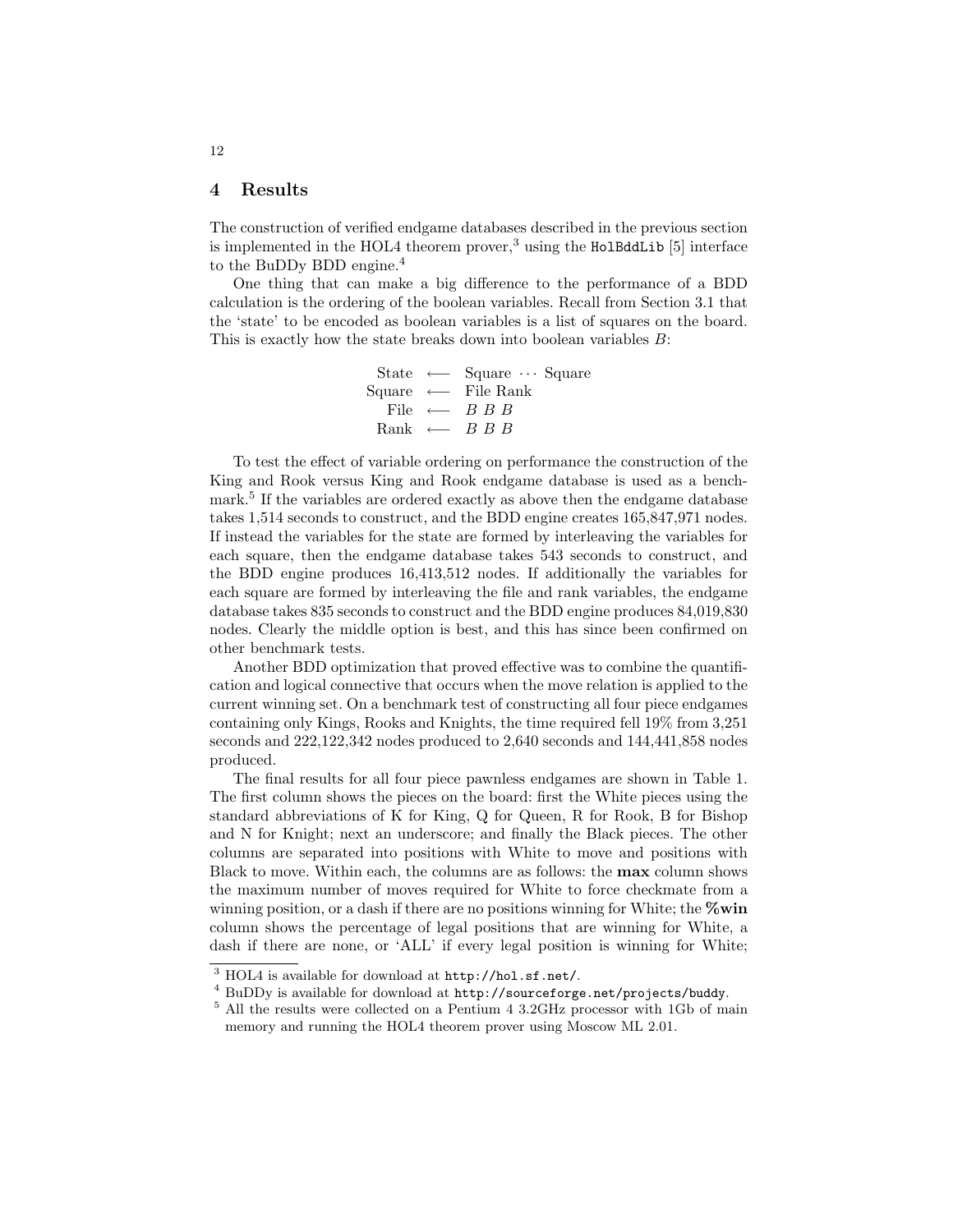the  $\#win$  column shows the total number of positions winning for White; the bdd column shows the compression ratio of the number of BDD nodes required to store the winning sets divided by the total number of winning positions; the #legal shows the the total number of legal positions; and the final bdd column shows the BDD compression ratio for the legal positions.

|                    | Pieces  White to move |              |                |       |           |                  | <b>Black to move</b>     |          |                               |       |                         |                  |
|--------------------|-----------------------|--------------|----------------|-------|-----------|------------------|--------------------------|----------|-------------------------------|-------|-------------------------|------------------|
|                    |                       | $max$ /%win  | $\#\text{win}$ | bdd   | #legalbdd |                  |                          | max %win | $\#\overline{\text{win}}$ bdd |       | $#legal$ <sub>bdd</sub> |                  |
| K_K                |                       |              | 0              | $0\%$ | 3612      | $1\%$            |                          |          | $\overline{0}$                | $0\%$ | 3612                    | $1\%$            |
| K_KB               |                       |              | $\overline{0}$ | $0\%$ | 223944    | 0%               |                          |          | $\overline{0}$                | $0\%$ | 193284                  | $0\%$            |
| <b>K_KBB</b>       |                       |              | $\overline{0}$ | 0%    | 13660584  | 0%               |                          |          | $\overline{0}$                | 0%    | 10164056                | $0\%$            |
| <b>K_KBN</b>       |                       |              | $\overline{0}$ | 0%    | 13660584  | 0%               |                          |          | $\overline{0}$                | 0%    | 10875504                | 0%               |
| K_KN               |                       |              | $\overline{0}$ | 0%    | 223944    | 0%               |                          |          | $\overline{0}$                | 0%    | 205496                  | $0\%$            |
| <b>K_KNN</b>       |                       |              | $\overline{0}$ | 0%    | 13660584  | 0%               |                          |          | $\overline{0}$                | $0\%$ | 11499304                | 0%               |
| K_KQ               |                       |              | $\overline{0}$ | 0%    | 223944    | 0%               |                          |          | $\overline{0}$                | 0%    | 144508                  | 1%               |
| <b>K_KQB</b>       |                       |              | $\overline{0}$ | 0%    | 13660584  | 0%               |                          |          | $\overline{0}$                | 0%    | 7698432                 | 0%               |
| <b>K_KQN</b>       |                       |              | $\overline{0}$ | 0%    | 13660584  | 0%               | -                        |          | $\overline{0}$                | 0%    | 8245296                 | 0%               |
| K_KQQ              | -                     |              | $\overline{0}$ | $0\%$ | 13660584  | 0%               | $\overline{\phantom{0}}$ |          | $\overline{0}$                | 0%    | 5657120                 | 0%               |
| <b>K_KQR</b>       | -                     |              | $\overline{0}$ | 0%    | 13660584  | 0%               |                          |          | $\overline{0}$                | 0%    | 6911296                 | 0%               |
| K_KR               |                       |              | $\overline{0}$ | 0%    | 223944    | 0%               |                          |          | $\overline{0}$                | 0%    | 175168                  | $0\%$            |
| <b>K_KRB</b>       |                       |              | $\overline{0}$ | 0%    | 13660584  | 0%               |                          |          | $\overline{0}$                | 0%    | 9366840                 | 0%               |
| K_KRN              |                       |              | $\overline{0}$ | 0%    | 13660584  | 0%               | $\overline{\phantom{0}}$ |          | $\overline{0}$                | 0%    | 9905048                 | 0%               |
| <b>K_KRR</b>       |                       |              | $\overline{0}$ | 0%    | 13660584  | 0%               |                          |          | $\overline{0}$                | 0%    | 8325184                 | 0%               |
| KB <sub>-</sub> K  |                       |              | $\overline{0}$ | 0%    | 193284    | 0%               |                          |          | $\overline{0}$                | 0%    | 223944                  | 0%               |
| KB_KB              | $\mathbf{1}$          | 0%           | 416            | 0%    | 11832464  | 0%               | $\boldsymbol{0}$         | 0%       | 112                           |       | 0% 11832464             | 0%               |
| KB_KN              | $\mathbf{1}$          | 0%           | 16             | 0%    | 11832464  | 0%               | $\overline{0}$           | 0%       | 8                             |       | 0% 12535256             | 0%               |
| KB_KQ              |                       |              | $\overline{0}$ | $0\%$ | 11832464  | 0%               |                          |          | $\overline{0}$                | 0%    | 8952608                 | 0%               |
| KB_KR              |                       |              | $\overline{0}$ | $0\%$ | 11832464  | 0%               |                          |          | $\overline{0}$                | 0%    | 10780728                | 0%               |
| KBB <sub>-</sub> K | 19                    | 49%          | 5007216        | 12%   | 10164056  | 0%               | 19                       | 41%      | 5628080                       | 8%    | 13660584                | $0\%$            |
| KBN_K              | 33                    | 100%         | 10822184       | 30%   | 10875504  | 0%               | 33                       | 82%      | 11188168                      | 19%   | 13660584                | 0%               |
| KN <sub>-</sub> K  |                       |              | 0              | 0%    | 205496    | 0%               |                          |          | $\overline{0}$                | 0%    | 223944                  | 0%               |
| KN_KB              | $\mathbf{1}$          | 0%           | 40             | $0\%$ | 12535256  | 0%               | $\overline{0}$           | 0%       | 8                             | $0\%$ | 11832464                | 0%               |
| KN_KN              | 1                     | 0%           | 40             | 0%    | 12535256  | 0%               | $\bf{0}$                 | 0%       | 8                             | 0%    | 12535256                | 0%               |
| KN_KQ              |                       |              | $\mathbf{0}$   | 0%    | 12535256  | 0%               |                          |          | $\overline{0}$                | 0%    | 8952608                 | 0%               |
| <b>KN_KR</b>       | $\mathbf{1}$          | 0%           | 32             | $0\%$ | 12535256  | 0%               | $\overline{0}$           | 0%       | 8                             | $0\%$ | 10780728                | 0%               |
| KNN <sub>-</sub> K | $\mathbf{1}$          | 0%           | 1232           | 0%    | 11499304  | 0%               | $\overline{0}$           | 0%       | 240                           | 0%    | 13660584                | 0%               |
| KQ_K               | 10                    | ALL          | 144508         | 19%   | 144508    | 1%               | 10                       | 90%      | 200896                        | 12%   | 223944                  | $0\%$            |
| KQ_KB              | 17                    | 100%         | 8925252        | 19%   | 8952608   | 0%               | 17                       | 77%      | 9097332                       | 18%   | 11832464                | $0\%$            |
| KQ_KN              | 21                    | 99%          | 8894128        | 21%   | 8952608   | 0%               | 21                       | 80%      | 10088688                      | 21%   | 12535256                | 0%               |
| KQ_KQ              | 13                    | 42%          | 3737092        | 11%   | 8952608   | 0%               | 12                       | 0%       | 40628                         | 1%    | 8952608                 | 0%               |
| KQ_KR              | 35                    | 99%          | 8863768        | 52%   | 8952608   | 0%               | 35                       | 66%      | 7062680                       | 35%   | 10780728                | 0%               |
| KQB_K              | 8                     | $_{\rm ALL}$ | 7698432        | 11%   | 7698432   | 0%               | 10                       | 91%      | 12379568                      | 8%    | 13660584                | 0%               |
| KQN_K              | 9                     | ALL          | 8245296        | 9%    | 8245296   | 0%               | 10                       | 90%      | 12343856                      | 7%    | 13660584                | 0%               |
| KQQ_K              | 4                     | <b>ALL</b>   | 5657120        | 4%    | 5657120   | 0%               | 10                       | 98%      | 13378232                      | 6%    | 13660584                | 0%               |
| KQR_K              | 6                     | <b>ALL</b>   | 6911296        | 4%    | 6911296   | 0%               | 16                       | 99%      | 13519192                      | 6%    | 13660584                | 0%               |
| KR_K               | 16                    | $_{\rm ALL}$ | 175168         | 20%   | 175168    | 0%               | 16                       | 90%      | 201700                        | 18%   | 223944                  | 0%               |
| KR_KB              | 29                    | 35%          | 3787160        | 11%   | 10780728  | 0%               | 29                       | 3%       | 381888                        | 5%    | 11832464                | $0\%$            |
| <b>KR_KN</b>       | 40                    | 48%          | 5210920        | 34%   | 10780728  | 0%               | 40                       | 11%      | 1364800                       | 23%   | 12535256                | 0%               |
| KR_KQ              | 19                    | 29%          | 3090088        | $5\%$ | 10780728  | 0%               | 18                       | 0%       | 17136                         | 0%    | 8952608                 | 0%               |
| KR_KR              | 19                    | 29%          | 3139232        | $5\%$ | 10780728  | 0%               | 19                       | 1%       | 72464                         | $1\%$ | 10780728                | $0\%$            |
| KRB <sub>-</sub> K | 16                    | ALL          | 9366840        | 12%   | 9366840   | 0%               | 16                       | 91%      | 12458920                      | 10%   | 13660584                | 0%               |
| KRN <sub>-</sub> K | 16                    | <b>ALL</b>   | 9905048        | 11%   | 9905048   | 0%               | 16                       | 91%      | 12406892                      |       | 10% 13660584            | 0%               |
| <b>KRR_K</b>       | 7                     | ALL          | 8325184        | 3%    | 8325184   | 0%               | 16                       |          | 100% 13621424                 |       | 6% 13660584             | 0%               |
|                    | 40                    | $29\%$       | 1.179E8        | $6\%$ | 4.033E8   | $\overline{0\%}$ | 40                       |          | $34\%$ 1.355E8                |       | $6\%$ 4.033E8           | $\overline{0\%}$ |
|                    |                       |              |                |       |           |                  |                          |          |                               |       |                         |                  |

Table 1. Results for all four piece pawnless endgames.

Constructing the whole endgame database took 18,540 seconds (including 418 seconds spent on garbage collection), during which the HOL4 theorem prover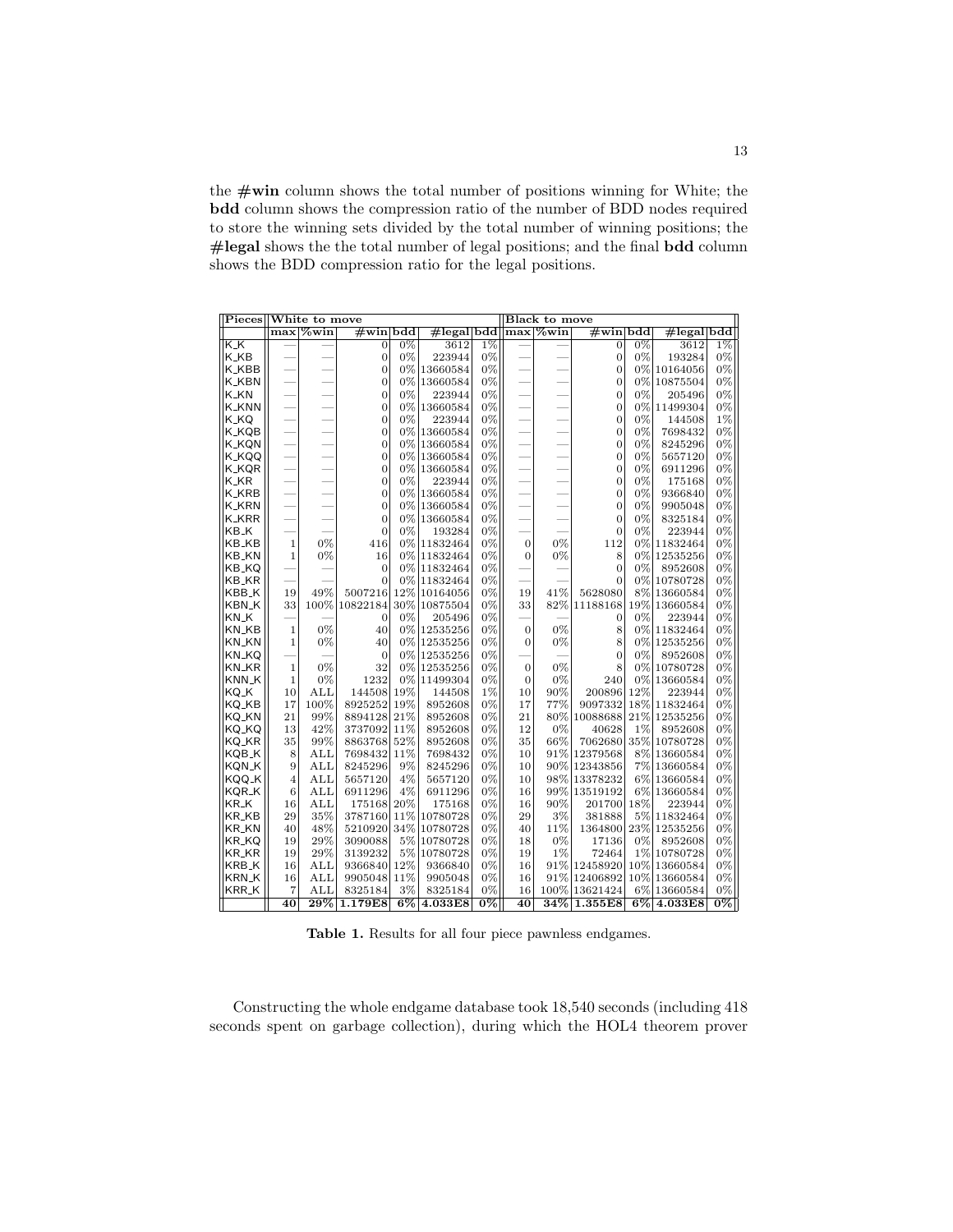executed 82,713,188 primitive inference steps in its logical kernel and the BDD engine produced 882,827,905 nodes.

## 5 Conclusions

This paper has shown how a theorem prover equipped with a BDD engine can be used to construct an endgame database that is formally verified to logically follow from the laws of chess.

The method has been implemented for all four piece pawnless positions, and the resulting endgame database can be used as a 'golden reference' for other implementors of endgame databases to check against. In addition, the verified endgame database has been used to produce a set of educational web pages showing the best line of defence in each position category.<sup>6</sup>

The approach used to augment standard theorem proving techniques with a tailor made BDD algorithm was found to be convenient for this application, combining the expressive power and high assurance of theorem provers with the compact representation and fast calculation of BDD engines. As seen in Section 3.2, the use of a theorem prover avoided some potential pitfalls that appear when symbolically processing sets of positions.

# 6 Related Work

The earliest example of applying BDDs to analyze a two player game is the attempt of Baldumus et. al. [1] to solve American Checkers by means of symbolic model checking.

Edelkamp [3] put forward the idea that BDDs are generally suitable for classifying positions in a wide range of two player games, including chess endgames. Edelkamp's encoding of chess positions also includes a bit for the side to move, but otherwise it is identical to the encoding in this paper. This paper can be seen as a continuation of Edelkamp's work, with the addition of a theorem prover to ensure the accuracy of the move encodings and winning sets.

Kristensen [8] investigated the use of BDDs to compress endgame databases, showing BDDs to be comparable to the state of the art in explicit enumeration for 3–4 man endgames, and better for some simple 5 man endgames.

# Acknowledgements

This work was initiated by a conversation between the author and Tim Leonard, and the correct method of boolean encoding was hammered out during many discussions with Konrad Slind.

<sup>6</sup> Available at http://www.gilith.com/chess/endgames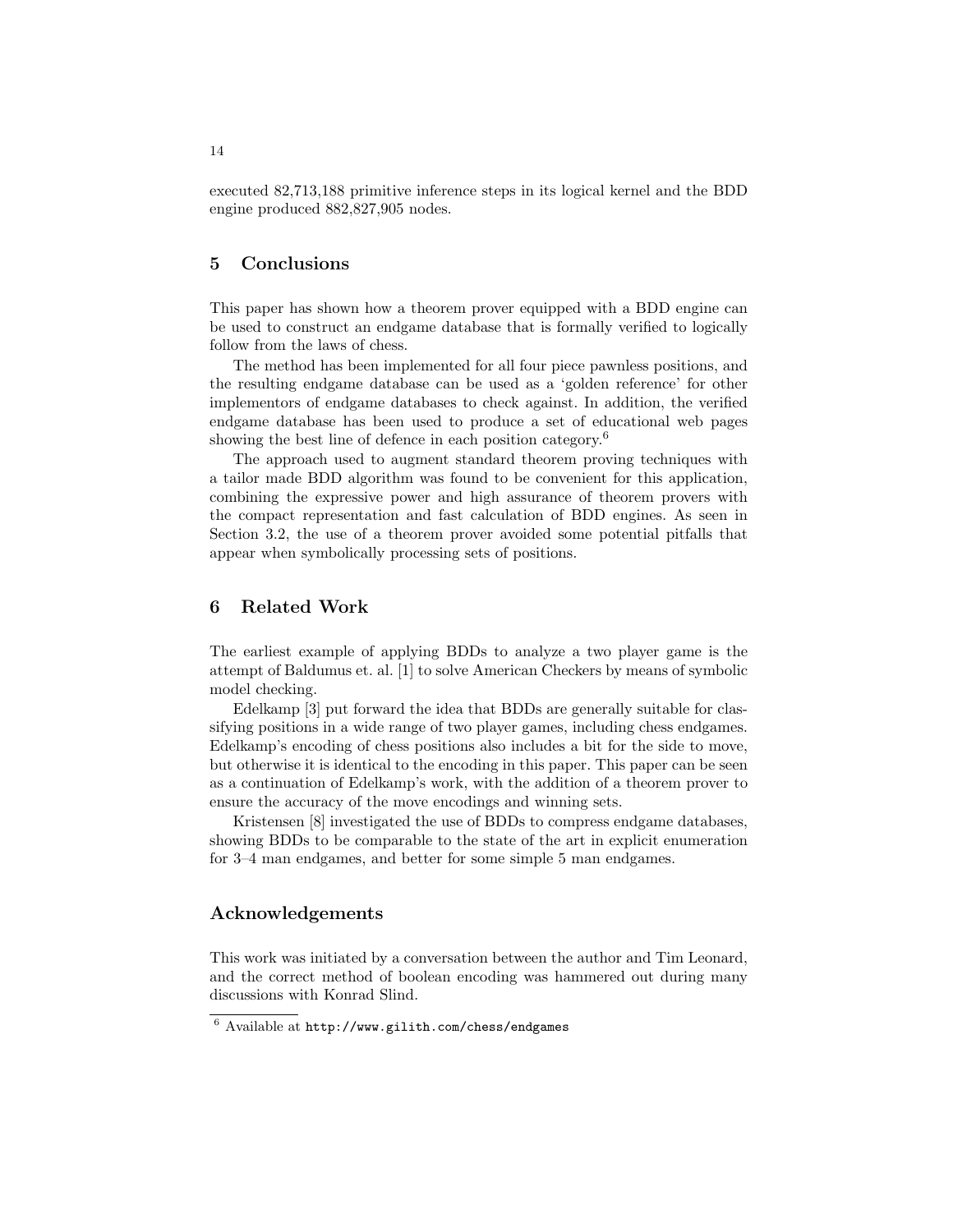## References

- 1. Michael Baldamus, Klaus Schneider, Michael Wenz, and Roberto Ziller. Can American Checkers be solved by means of symbolic model checking? In Howard Bowman, editor, Formal Methods Elsewhere (a Satellite Workshop of FORTE-PSTV-2000 devoted to applications of formal methods to areas other than communication protocols and software engineering), volume 43 of Electronic Notes in Theoretical Computer Science. Elsevier, May 2001.
- 2. Randal E. Bryant. Symbolic Boolean manipulation with ordered binary-decision diagrams. ACM Computing Surveys, 24(3):293–318, September 1992.
- 3. Stefan Edelkamp. Symbolic exploration in two-player games: Preliminary results. In The International Conference on AI Planning & Scheduling (AIPS), Workshop on Model Checking, pages 40–48, Toulouse, France, 2002.
- 4. FIDE. The FIDE Handbook, chapter E.I. The Laws of Chess. FIDE, 2004. Available for download from the FIDE website.
- 5. Michael J. C. Gordon. Reachability programming in HOL98 using BDDs. In Mark Aagaard and John Harrison, editors, Theorem Proving in Higher Order Logics, 13th International Conference: TPHOLs 2000, volume 1869 of Lecture Notes in Computer Science, pages 179–196. Springer, August 2000.
- 6. E. A. Heinz. Endgame databases and efficient index schemes. ICCA Journal, 22(1):22–32, March 1999.
- 7. David Hooper and Kenneth Whyld. The Oxford Companion to Chess. Oxford University Press, 2nd edition, September 1992.
- 8. Jesper Torp Kristensen. Generation and compression of endgame tables in chess with fast random access using OBDDs. Master's thesis, University of Aarhus, Department of Computer Science, February 2005.
- 9. E. V. Nalimov, G. McC. Haworth, and E. A. Heinz. Space-efficient indexing of chess endgame tables. ICGA Journal, 23(3):148–162, September 2000.
- 10. John Nunn. Secrets of Rook Endings. Gambit Publications, December 1999.
- 11. Konrad Slind and Joe Hurd. Applications of polytypism in theorem proving. In David Basin and Burkhart Wolff, editors, 16th International Conference on Theorem Proving in Higher Order Logics: TPHOLs 2003, volume 2758 of Lecture Notes in Computer Science, pages 103–119. Springer, September 2003.